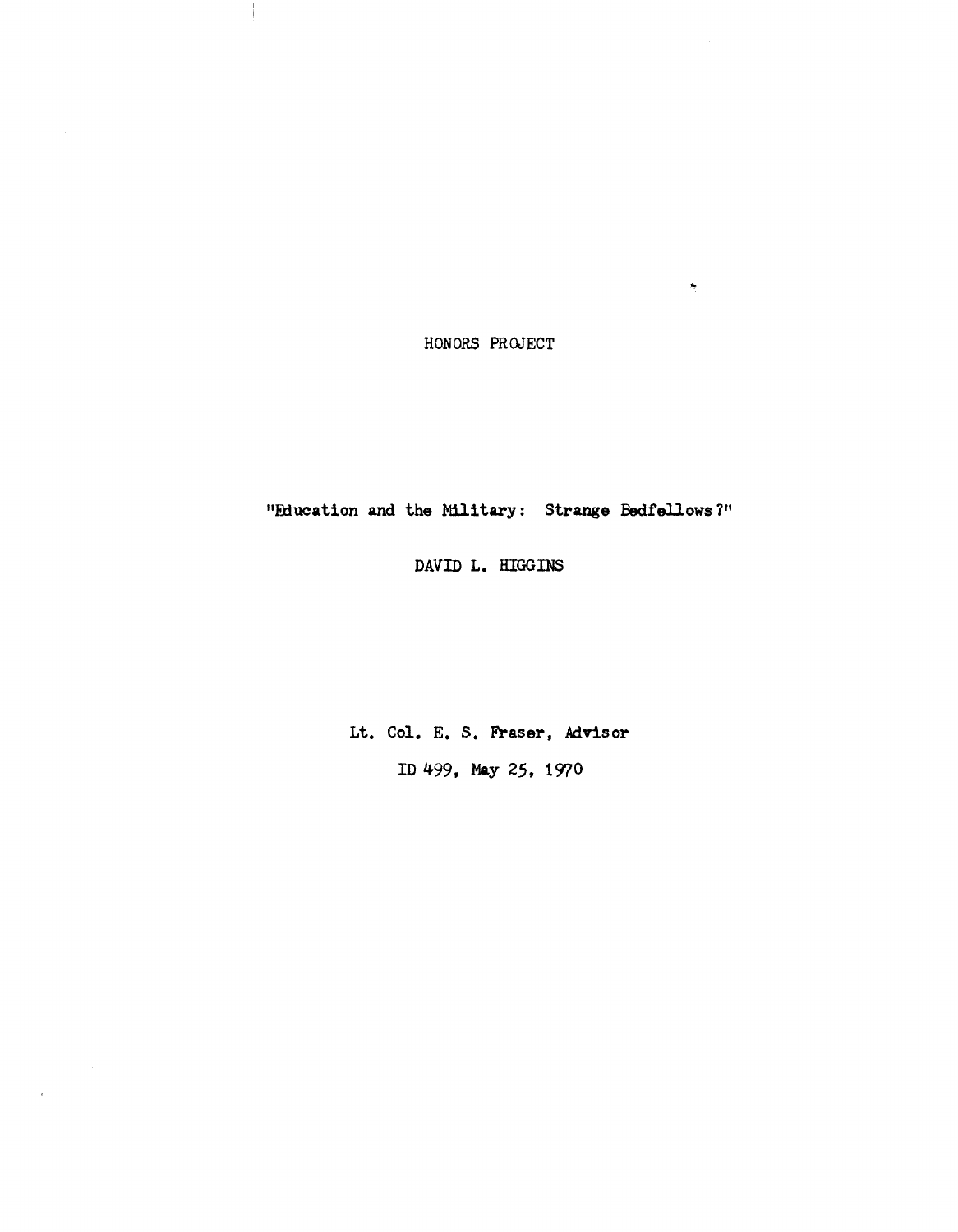, , I '  $\leq_{PC}$  .  $\leq$  $\sim 10^{11}$  $\mathbb{R}^3$  $\frac{1}{2}$  ,  $\frac{1}{2}$  $\sqrt{100}$  $\mathbb{M}^{2\times 2}$ 

I reconunend this thesis for acceptance by the Honors Program of Ball State University for graduation with honors.

 $\bar{\gamma}$ 

 $& f_{i} x_{i} \in \mathcal{F}$ E. S. FRASER, JR., Lt. Col., **ItS**AF

Thesis Advisor

Department of Aerospace Studies

Hay 27, 1970

-,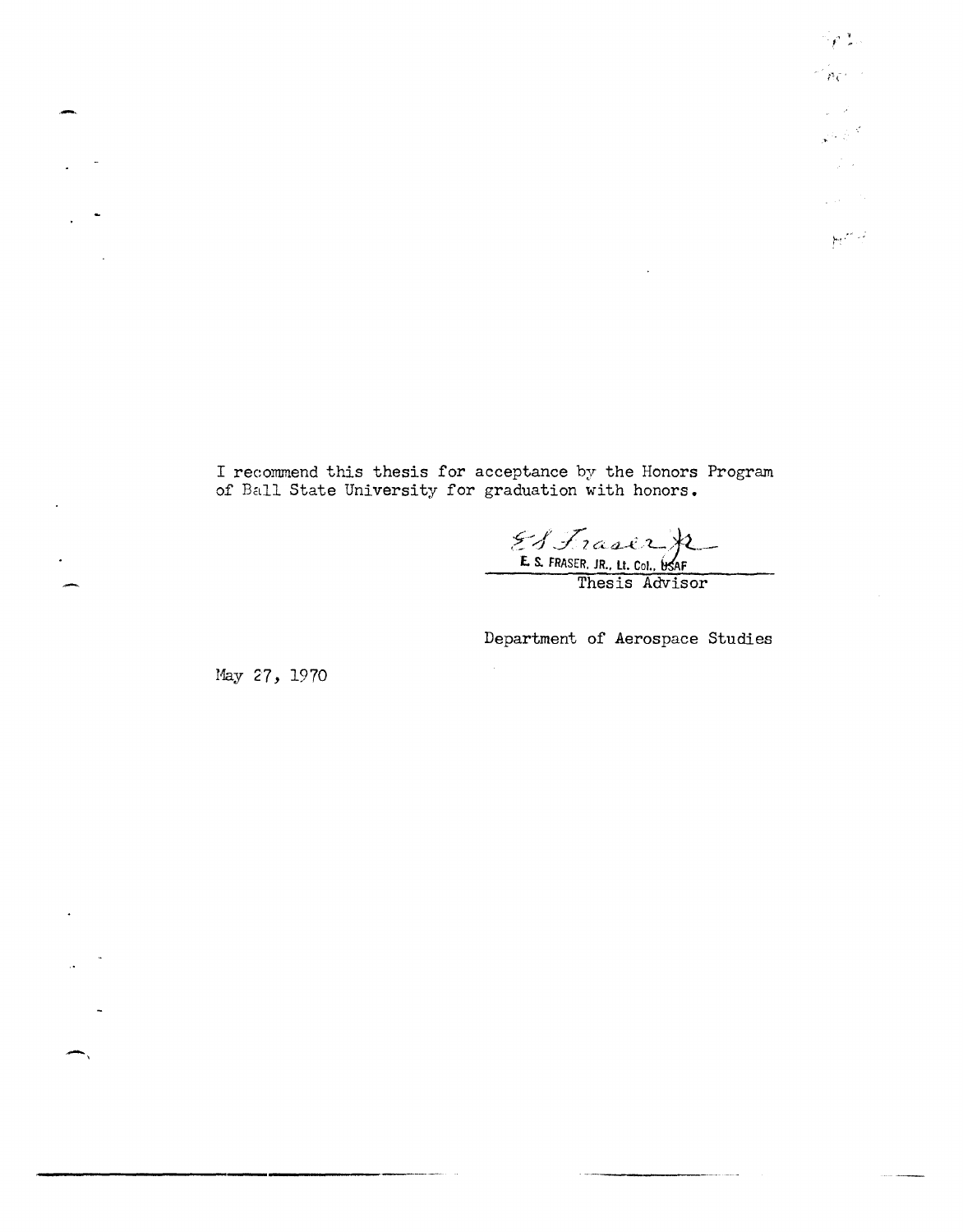Our nation is presently engulfed in a period of widespread social questionning, dissent, and strife. This wave of social "activism" has permeated almost every institution of the so-called "establishment" within our society. It would be highly improper and unfounded of me to term this movement ei tber right or wrong; for any such connotation would be based upon an individual's concept of good-bad, right-wrong. Consequently, without polling the entirety of the population of this country as to their feelings on the matter, and why; it would be totally unjustified for me to make a blanket statement on this topic as so many radicals, politicians, and other "qualified" persons have chosen to do. It is obvious, however, some of the targets which this social "upheaval" has chosen to concentrate upon. Certainly some of the major of these must be industry, the military, and education in the lhited states. The ''military-industrial complex" haa been discussed high and low, over and under, for several years. Is there, however, a ''military-educational complex"? If so, just what is it? In the course of this paper, I will attempt to show that there definitely is a form of 'military-educational complex", and reflect upon its strength. I will deal with the United States in general, and Ball State University in specific. I will also attempt to compare education and the military to each other in the light of my experiences and activities within each. Finally. I will draw conclusions based upon the material within the paper in an effort to offer suggestions for the betterment of both education and the military. and the subsequent improvement of our nation as a whole.

Is there a "millitary-educational complex"? To answer this question,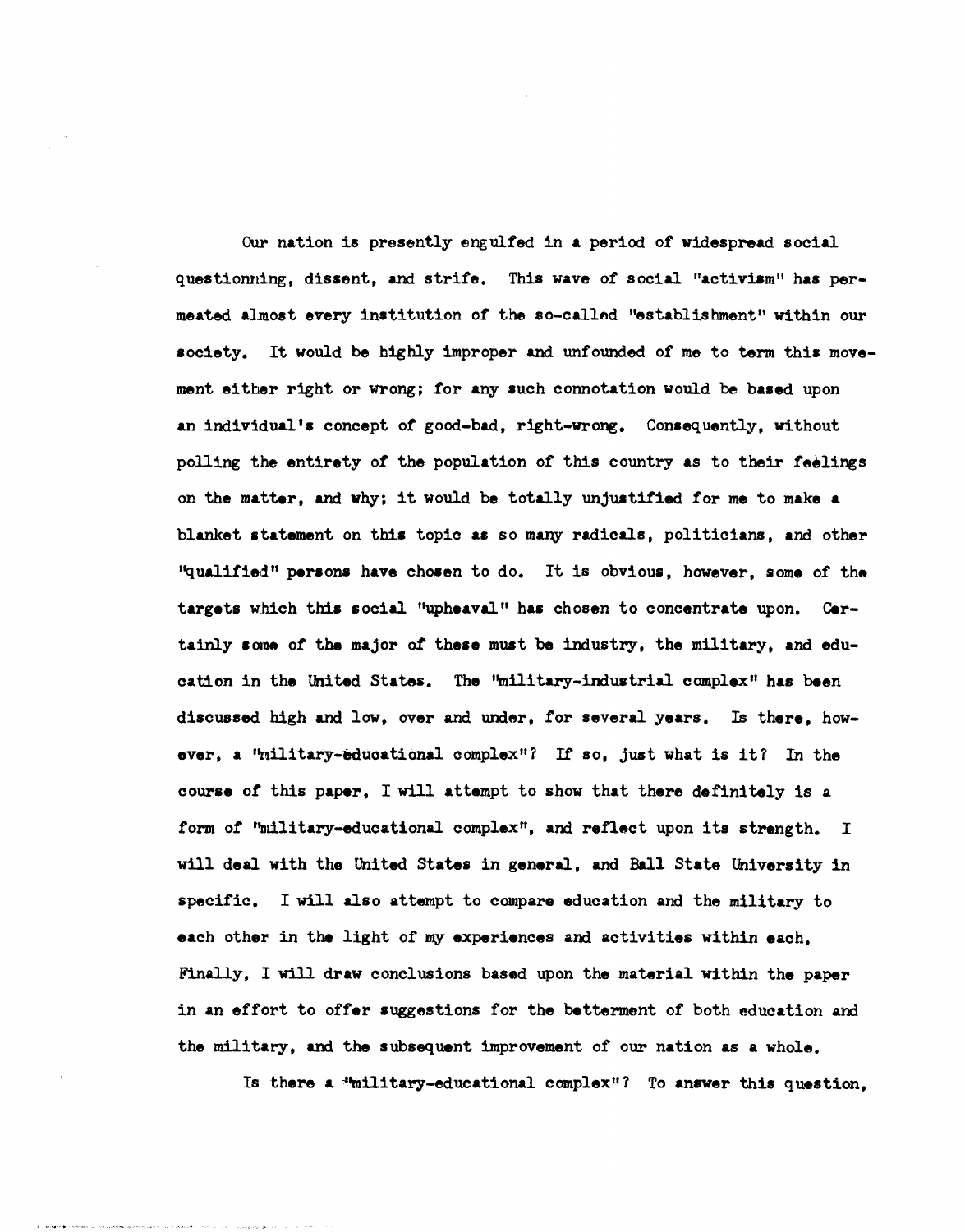we must first arrive at acceptable definitions of each of the three terms. Let us begin with "military". Military could be used to denote any or all branches of the armed services. Military may also pertain to the science of war or the management of violence. As relates to the purpose of this paper, the latter of the two aforesaid definitions of ''military'' is more preferable and shall henceforth be employed as the accepted definition *ot*  the term. Education, unlike military, is not a very specific term. Education may be defined to fit the purpose of this paper as the training. teaching, developing, and cultivating, both mentally and morally, of either a person or a great multitude of people. The third term *ot* the triangle, complex, is perhaps the key term of the entire phrase. It ties the other two, military and education, together in some form of union. Consequently, the definition of complex is of considerable importance. Initially, we shall use the rather loose definition of complex as a whole made up of complicated or interrelated parts. Ultimately, this definition will become less generalized as the paper progresses. Having now arrived at suitable definitions for military, education, and complex; we may proceed to answer the question. "Is there a 'military-educational complex' ?".

In answer to this question, I would say "yes". There are several reasons underlying my answer which lead me to believe that not only is there a "military-educational complex"; but it is perhaps equal in strength to the oft-mentioned ''military-industrial complex". One obvious factor which relates the military to education is the Reserve Officers Training Corps programs which occupy positions on not only hundreds of college campuses; but also in a similar number of high schools through the torm *ot* Junior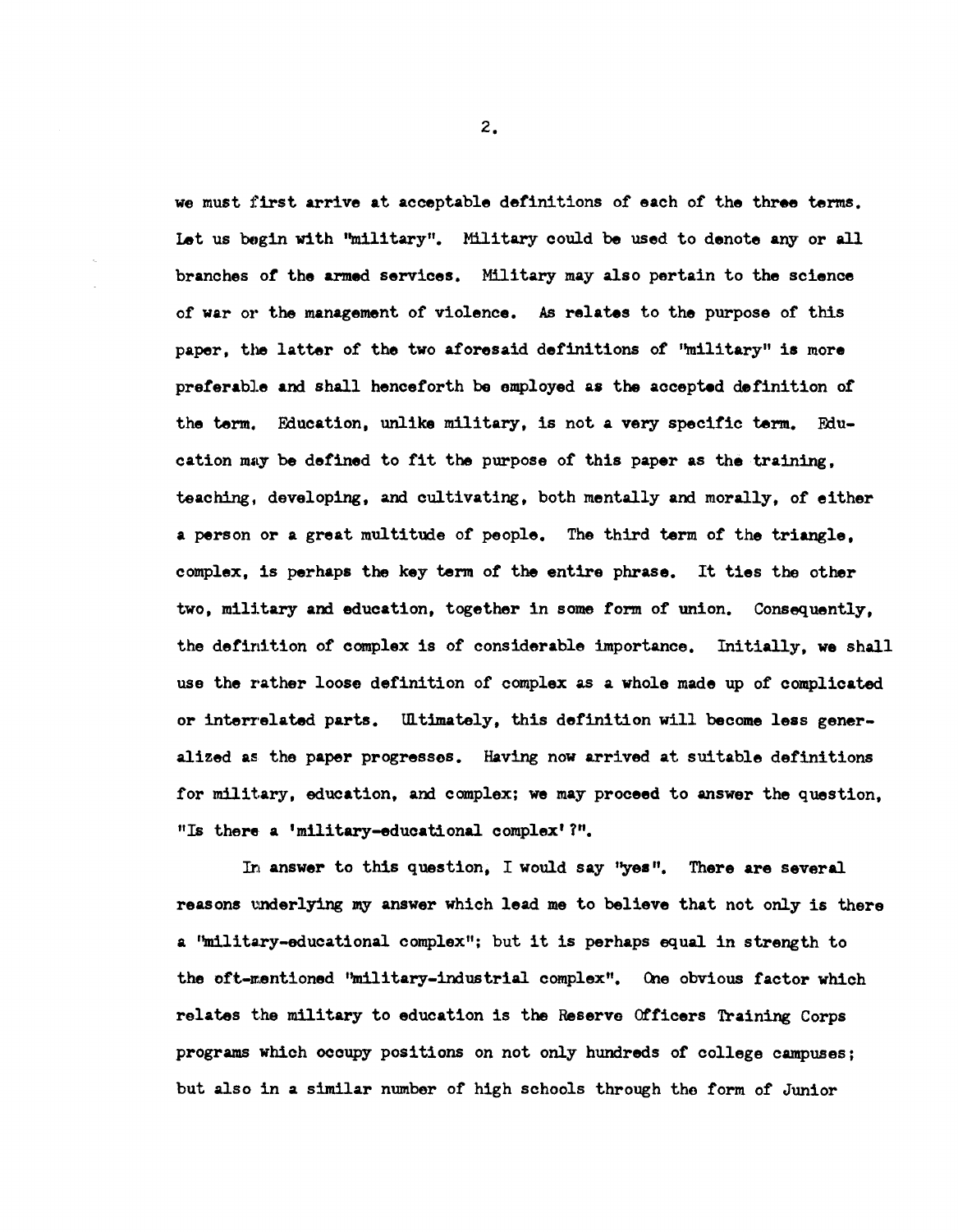Reserve Officers Training Corps programs. On the college level, these ROTC programs are generally offered in either two or four year blocks of instruction which results in the commissioning of the individual enrolled as either a 2nd Lieutenant in the Army or Air Force, or as an Ensign in the Navy. upon that individual's graduation from college. This is a prime example of the simultaneous interworking of both the military and the educational structures of our country. The students involved study to become professional military personnel at the same time in which they are studying to become teachers. engineers. lawyers. doctors. etc. Such coincidental study cannot help but interrelate both factors within those students participating. Also, the federal government financially sponsors the establishment of such units on various campuses throughout the nation; thus. making them independent of a great many outside 1nfluences.

Another reason underlying my positive response to the query. "Is there a 'military-educational complex'  $?$ ", is the existence of private and State-supported training schools which are based on military concept and routine. Examples of such schools on the college level would be the Citadel and Virginia Military Institute. At these schools all students are exposed to the military concept while earning a college degree. This is achieved through compulsory enrollment in the sponsored ROTC programs which will also result in a military commission upon graduation. At schools such as these, the. best traits and lessons of each system are taught in a composite form to insure the maximum potential for absorption by the student. Once again. we find the military and education joined together in a close-knit union, working toward a common purpose - the molding of a better oriented individual.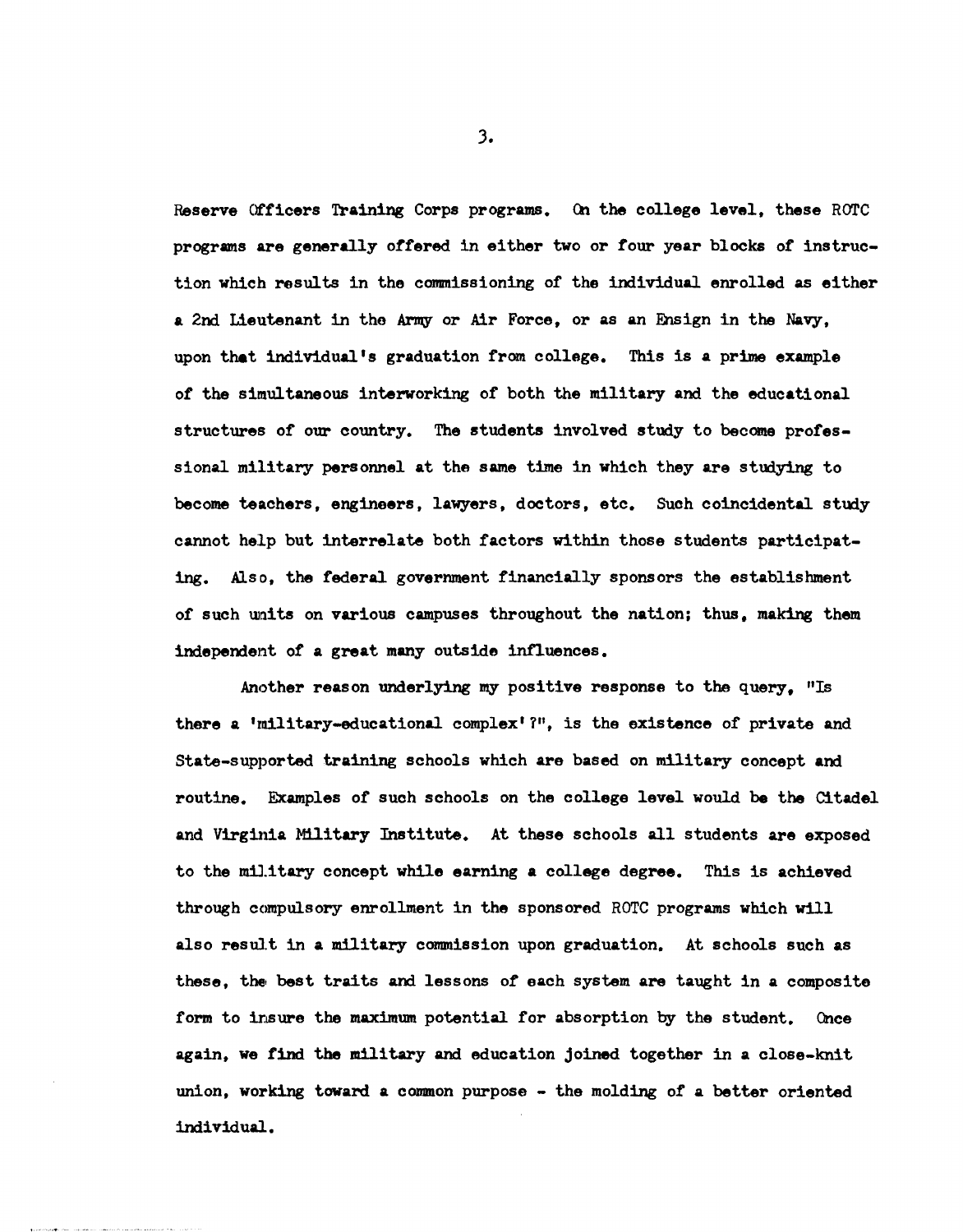Still another way in which the military and education are related is through the means of educational research grants. The military structure of our government comprises the United States' largest and most abundantly financed research and development organization. Advanced students and professors are often the recipients of large grants offered by the military in order to competently research and develop new techniques and products. Grants and awards of this type serve to draw the purposes of the military and education closer together, both in search of a common goal - the progress of mankind.

Still a further way in which these two principle factors in American society are related is through educational opportunity grants and plans offered by the federal government for not only veterans; but also for members of the armed forces currently on active duty. These include benefits under the G.I. Bills, Veterans Administration, educational delays, Qperation Bootstrap, etc. Certain provisions of the G.I. Bills provide for financial assistance to veterans seeking enrollment in an accredited college, university, or technical institution; thus, providing for increased educational opportunities for persons with a military background. This further promotes the interrelation of the military and educational structures of this country. Operation Bootstrap is similar, in that it provides financial assistance for military personnel on active duty to further their education at selected colleges and universities throughout the country. In short, these opportunity grants provide educational experiences for persons who might otherwise be unable to afford or obtain them.

Certainly what must be classified as a primary junction of military-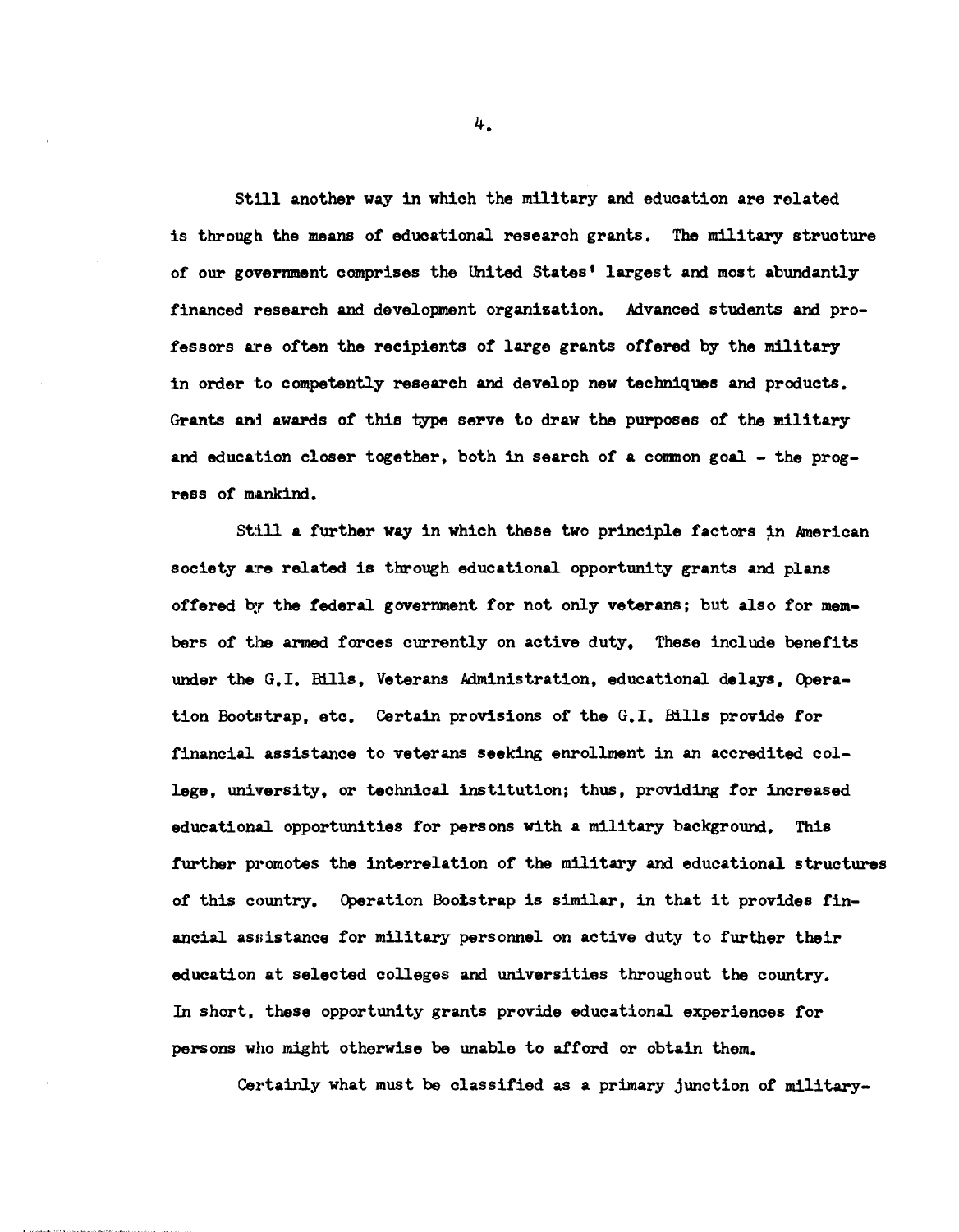educational philosophy and practice are the service academies of West Point. Annapolis. and the Air Force Academy at Colorado Springs. Here specially selected male students from across the nation are introduced to a unified military-nducational curriculum structured similarly to the various private and State sponsored military training schools which I have previously mentioned. At tho academies, the students number among the best physically, mentally, and emotionally which our country has to offer. Once again, graduation results in a commission in the armed forces and a specified length of active military service.

en the high school level, there are also several highly recommeMed military training schools. Numbering among these would be Culver in IMiana, Missouri Military Institute, and Kentucky Military institute in louisville. Schools such as these provide high school age, and sometimes younger, students with educational opportunities structured around the basic principles of military life, such as discipline, honesty, leadership training, and resourceful-ress. Often courses offered by such academies are geared toward a college preparatory curriculum. Certainly the affiliation of the military and education is in strong evidence in these schools, as it has been in those examples previously mentioned.

The previous examples have highlighted the direct interrelation between the military and education. There are, however, other means by which the two are associated ; these consisting of a more indirect nature. One of these would be the demand placed on the economy of the United States by its military exercises. This demand takes the form of the need for new products and processes. civilian employees in the areas of advanced skill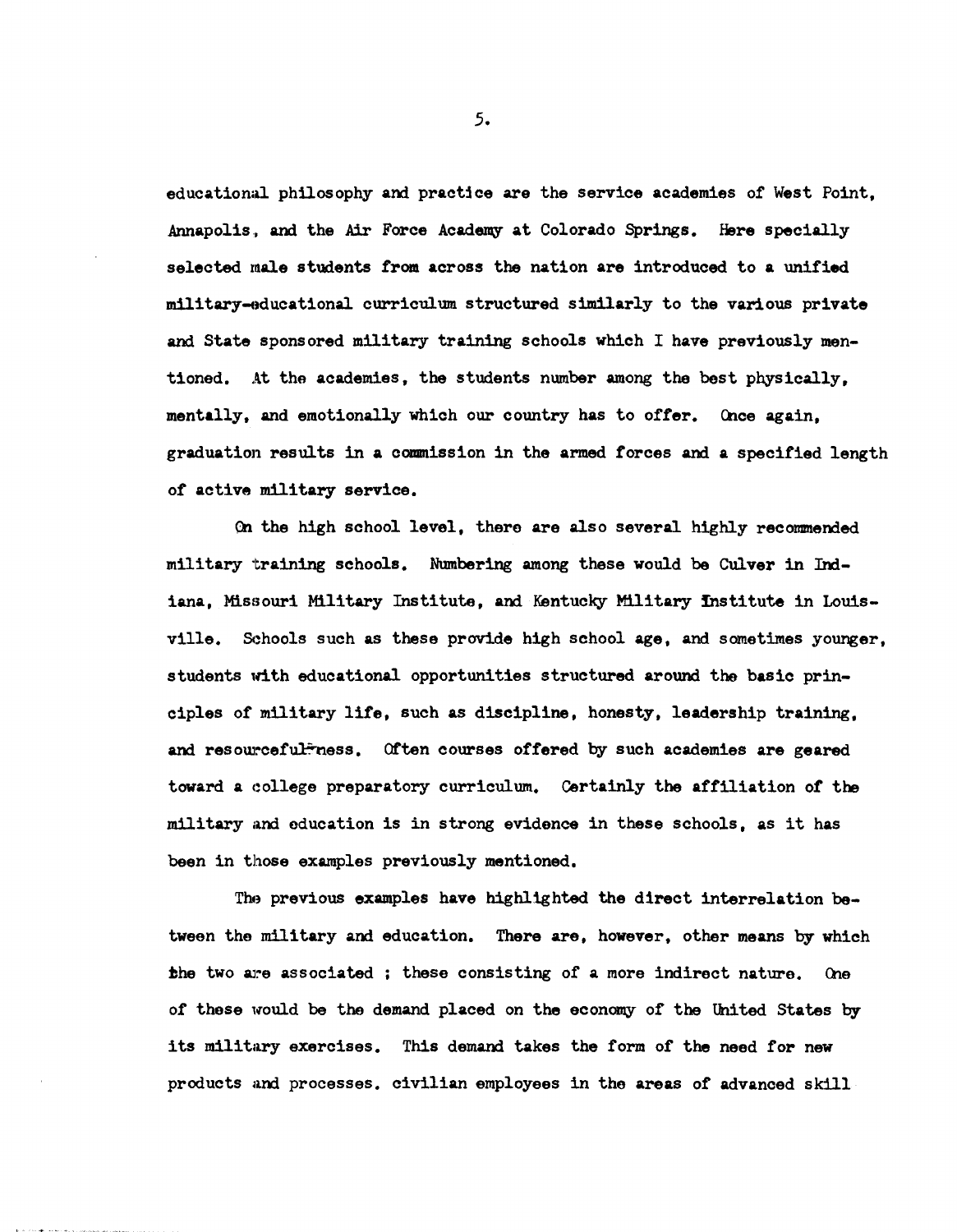and degree requirements, and a sizeable labor force of civilians to man vacancies: in other support functions necessary to the Armed Forces. All of these demands result in turn in a demand upon education. The educational structure of this country is responsible for educating people to meet these demands. These people will be educated in the fields of science, business, engineering, administration, etc.

A further indirect connection which the military and education have in common is the responsibility placed on education for producing individuals capable of leading and staffing our armed forces who possess not only a strong sense *ot* responsibility for their actions: but also, a deep and abiding faith in the possibilities of America coupled with their obligation toward it.

In the preceding few pages I have discussed the reasons underlying my answer of "yes" to the question  $-$  "Is there a 'military-educational complex' 1". I feel that the strength of these various programs, academies, schools, grants, demands on the economy, etc., lends considerable support to the validity of my answer. Ball state University is host to and participant in several of these programs. Of obvious note is the 230TH Detachment of Air Force ROTC which is composed of 29 Juniors and Seniors enrolled in the course with the ultimate goal of a commission in the Air Force and a minor in Aerospace Studies. In addition to the Air Force ROTC, there are several undergraduate and graduate students tating courses at Ball State as part of the "Operation Bootstrap" program. There are also a considerable number *ot* students furthering their education at Ball State via the terms and conditions of the G.l. Bills. These veterans are thus receiving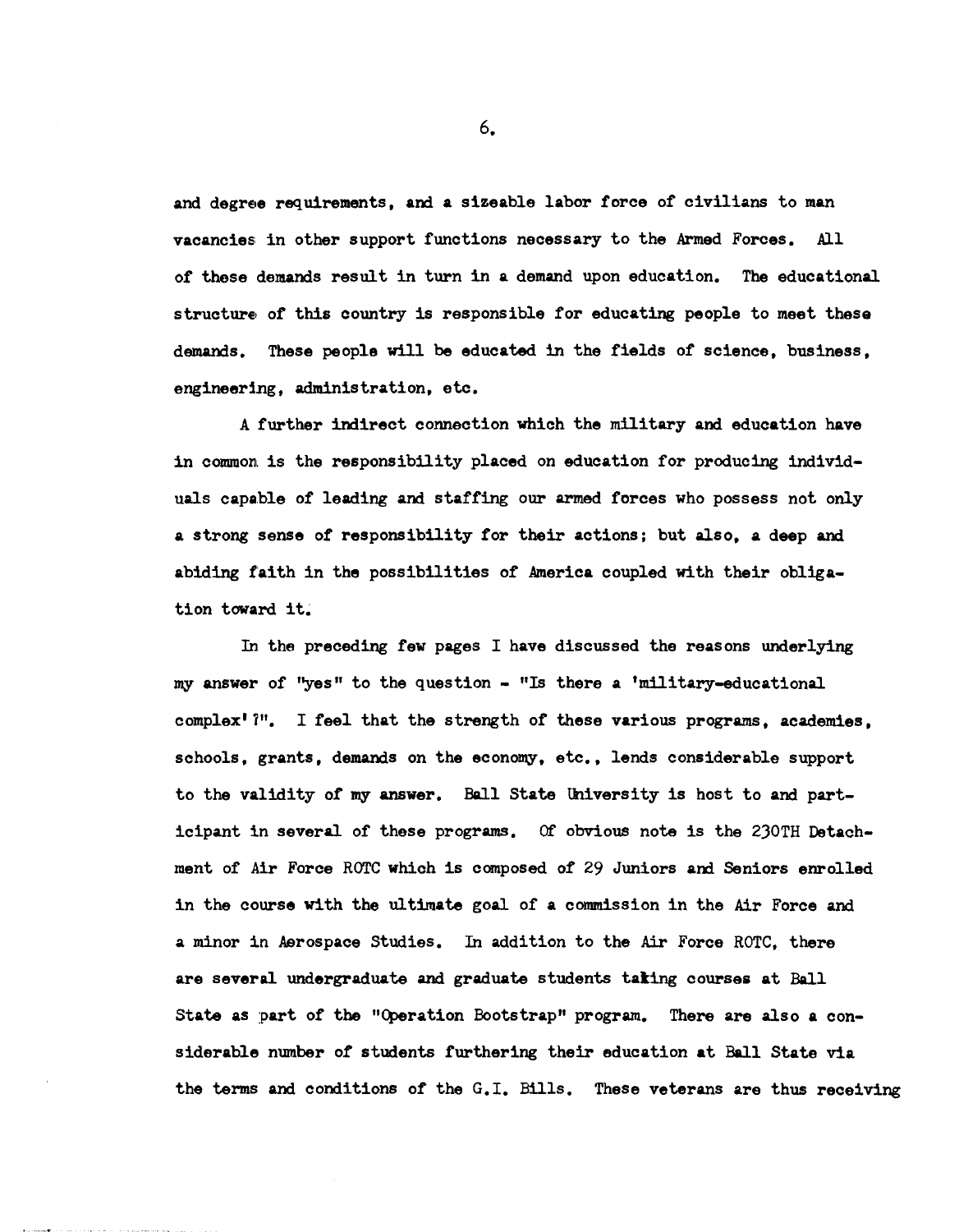their educational opportunitias largely at the expense of the federal government in repayment for their service in the Armad Forces of the United States. Due to its history as primarily a Teacher's College, Ball State has not been a recipient of any significant number of research and development grants of military origin. With its recent University status, Ball State may possibly look toward a brighter future in terms of these grants.

Having established the existence of a ''m11itary-educational complex" within the United States, and demonstrated through example its presence at Ball State University; allow me now to present a yet more specific case regarding the close union of the military and education. I propose to compare these two often stated opposites as to just how similar they truly are. My qualifications for such an undertaking are based largely upon my observation and participation within each. In education, I am within one quarter of graduating from Ball State University with a Bachelor of Science degree and the subsequent privilege of applying for my secondary teaching license. I have now completed all of my Education courses required by the University for graduating on the teaching curriculum. Of perhaps even greater importance is my very recent completion of student teaching, which provided me an opportunity to check the value and validity of the Education curriculum at Ball State. With regard to the military, I am a member of the Ball State Air Force ROTC program and am within but a few weeks of receiving a reserve commission in the United States Air Force. During my two years experience within ROTC and its mandatory six-week summer training camp. I have had ample opportunity to observe both the virtues and the faults of this program. Within the ensueing pages I shall offer comparisons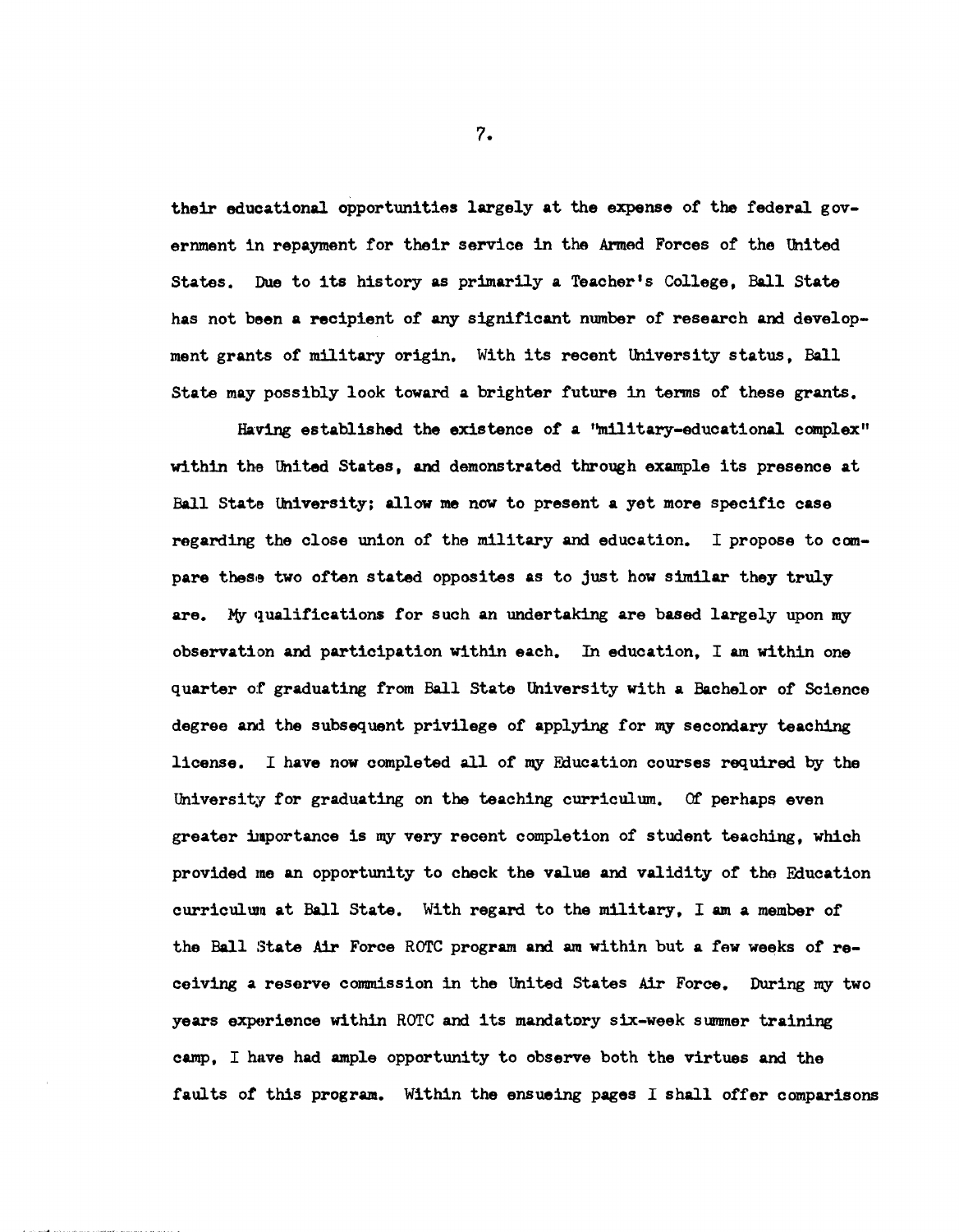of my experiences within both in an attempt to discover their similarities and their differences. I shall also point out anything which I might feel a serious fault within either of the two programs and explain my feelings as to why it should be considered such.

An excellent place to begin is usually considered the beginning. Therefore, let us now consider the various entrance requirements of both education and ROTC. Obviously to those of us in college, it requires a certain amount of knowledge and the accompanying ability to use it wisely in order to gain admittance to most colleges and universities. However, this is not always the case. Ball state, for example, being a state-supported school is bound by law to admit any State of Indiana resident capable of meeting the financial requirements into the thiversity. This may be classified as admission with warning, but the school still must accept them, save in the event of certain cases of criminal activity, mental deficiency, and other relatively rare cases. Consequently, you have an unusually large number of students who fail to scholastically survive the freshman year. This is not especially conducive to an overall high academic atmosphere. but the question of a State institutions responsibility to serve the taxpayers comes into focus, and ultimately, wins out.

Now let us consider the requirements for acceptance into ROTC at Ball State. First. and of considerable impoetance, is that you must be a male student enrolled in the University with a projected date of graduation not more than two years following the summer in which you attend summer camp. This is usually a binding stipulation. Also, you must take an entrance examination, pass a physical examination, and appear before a screening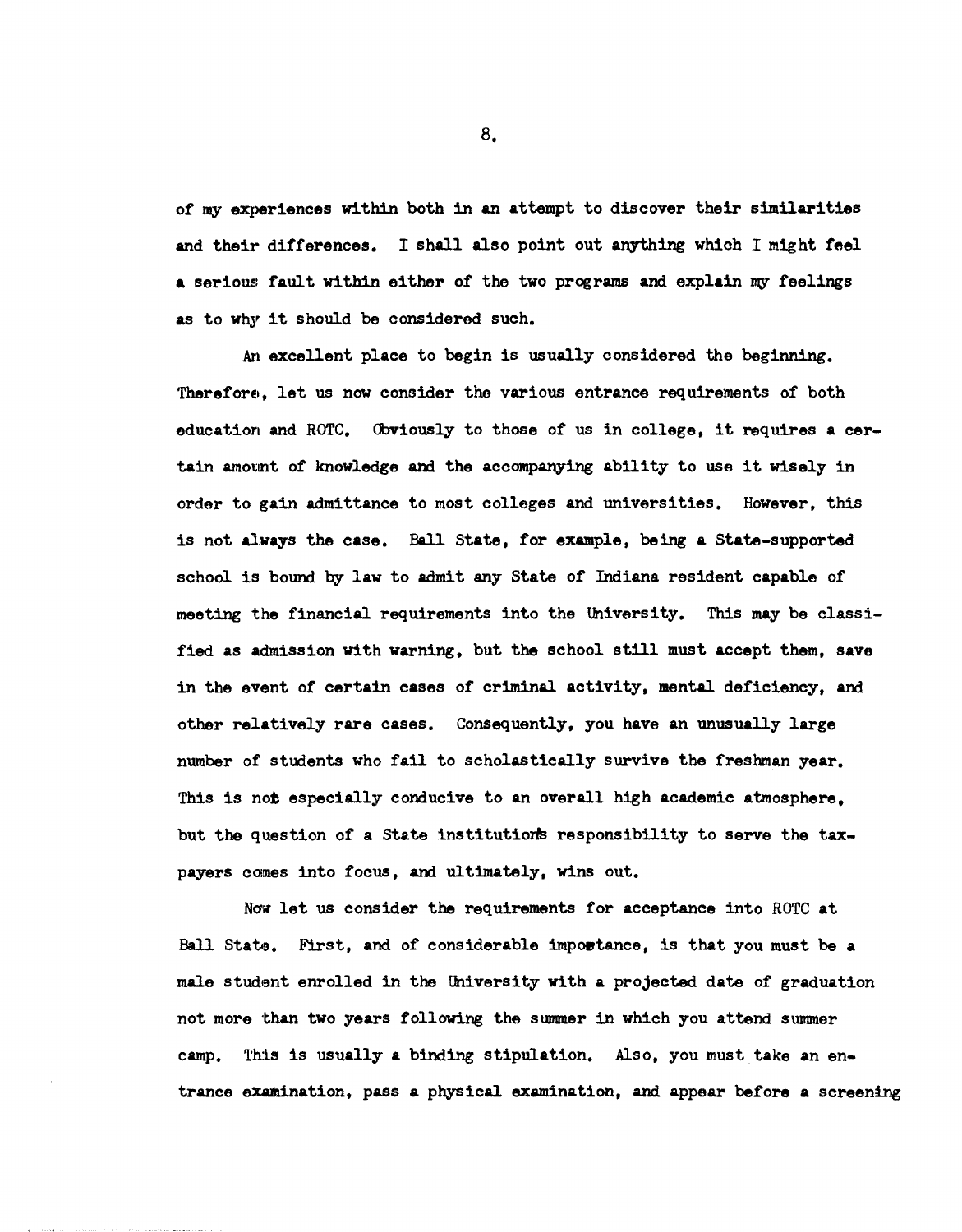and review board. Of major significance is the tact that all applicants to ROTC programs, especially the two-year Professional Officers Course, are already established as academically capable at the college level. Thus, the requirements for entry into ROTC are somewhat higher than those for the initial entry into college.

Ball State offers a mandatory course of study for all students which is known as the general studies program. The purpose of this program is to provide all students with what is considered a well rounded background in several major subjects. Though the intent of this program is founded on the basically good idea that an educated person should be well-rounded; the program as such, appears to be largely out of line. Unless he intends to major or minor in one or more of the subjects included in the general studies program, he should not be required to take this time, grade, and money consuming sequence. The students' coverage of largely the same material in high school outweighs the value of all the students within a particular college, such as Ball State, being exposed to the same material.

The ROTC equivalent to the Ball State general studies program is the six-week summer training camp which is required of all applicants prior to officially being accepted into the two-year Professional Officers Course. The curriculum involved in this six-week experience includes three weeks of concentrated academic instruction which is intended to cover the high points of the first two years of the four year program. Also included in this six weeks is leadership training, drill, physical education, tours of base facilities, and career orientation. As in the case of the general studies program, I felt much of this time, especially in the academic portion, to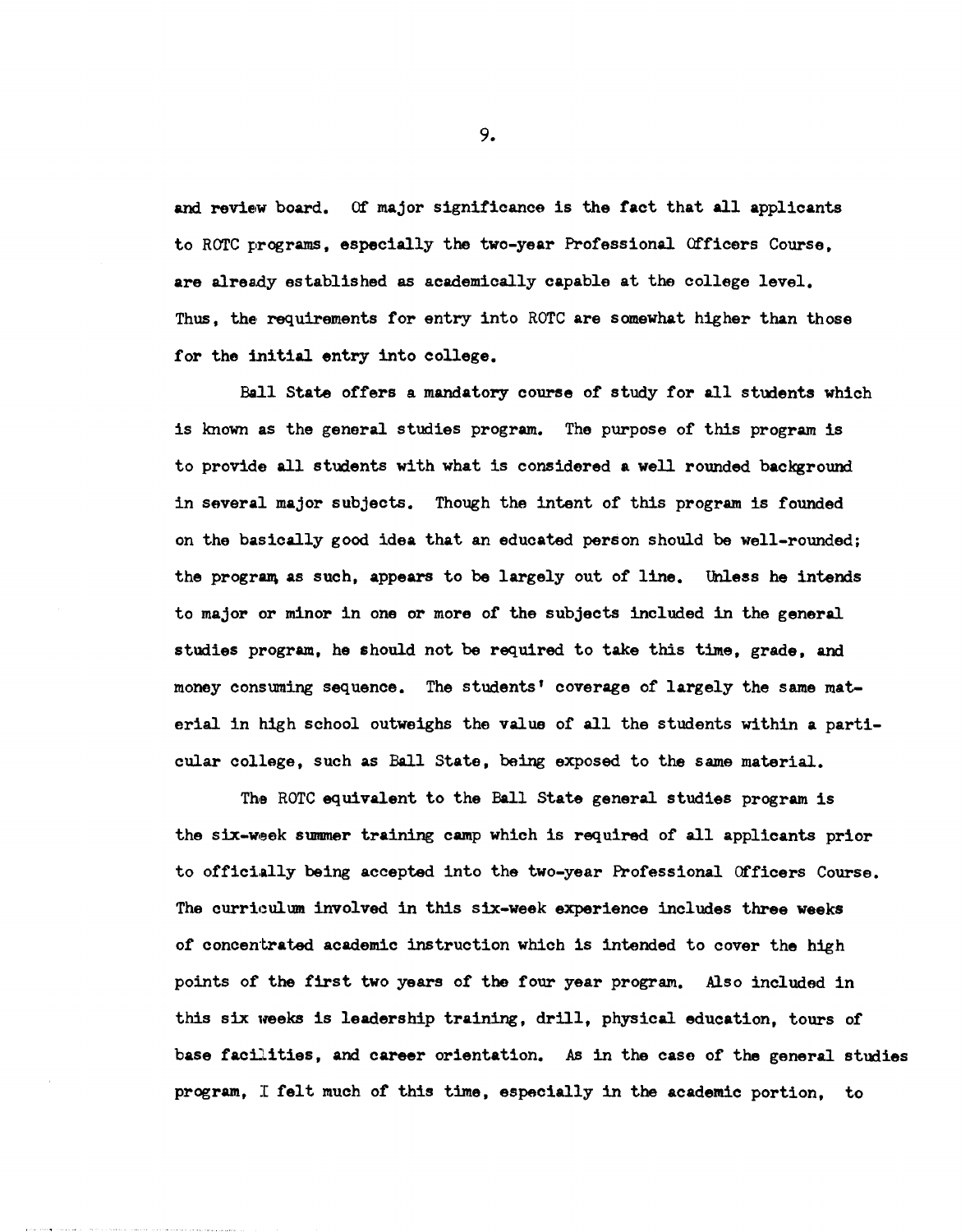be poorly structured with regard to the total value of the experience. Though I personally cared little for many of our activities during the six weeks; as I reflect back upon them, they were invaluable in molding my character, reliability, resourceful-ness, and in general, maturing me. If for no other reason than this. I would rate the ROTC summer encampment higher than the Ball State University general studies program as regards the value of each as a total experience.

The next point of comparison is selective retention. Ball State employs a system of selective retention whereby those students of a certain class designation (Freshman, Sophomore, Junior, etc.) who do not maintain a previously established cumulative grade point average are dropped from the roles of the University. The points of critical importance are most numerous during the freshman year, and it is here that the greatest percentage of failures occurrs. This system shows considerable value in "weeding out" those students who are either mentally or emotionally unable to adjust to college life. If a student is forced to withdraw due to failure to meet or surpass the retention standards, then he is allowed to appeal to the Board of Admissions following the passage of one year and request readmission - should he so desire.

ROTC at Ball State also possesses a system of selective retention, though it varies somewhat in nature trom that of Ball State. First of all, anyone in the ROTC program is primarily responsible for maintaining a satisfactory standing within the University. In light of a cadet being a student a'bove all else; this is as it should be. Secondly, a cadet is liable to expulslon from the ROTC program, forfeiture of opportunity for commissioning,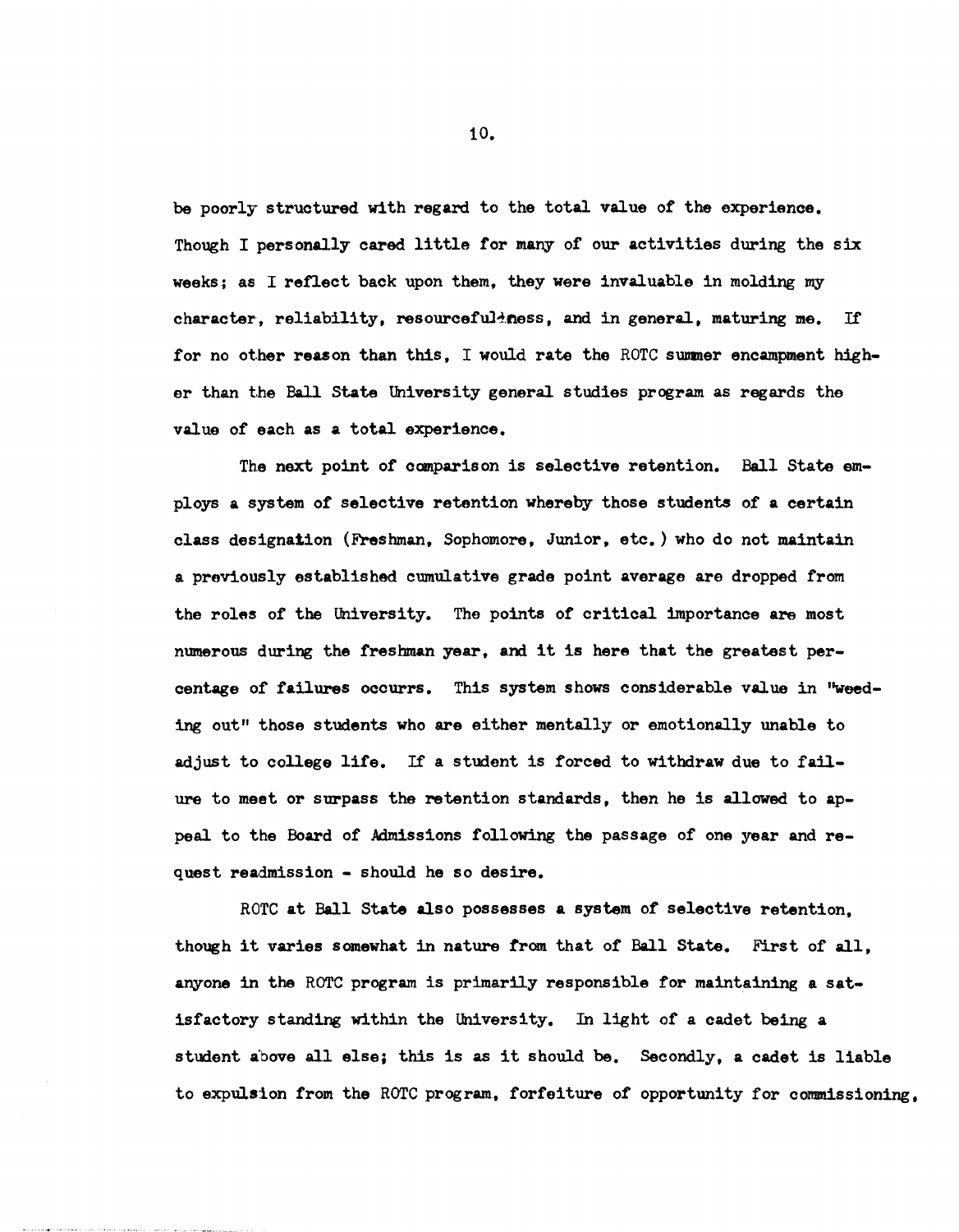and possible induction into the Air Force as an Airman Basic, should he fail to satisfy the established criteria for academics, physical fitness, or mental attitude. In general practice, this type of program is suitable for the ROTC situation. However, many flaws have been known to arise from it. Physical "discrepancies" often are overlooked in the application. examination and are discovered later following some students' extended participation in the program. This flaw should be corrected to prevent the possible forfeiture of much time and energy on the part of· these individuals for naught.

Our nation, as was mentioned in the introduction, is passing through a period of considerable social dissent. albeit much of this is conducted by relatively small minorities. Nevertheless, this wave of protest. especially against the military, has taken its toll of the ROTC programs. Ripples of this opposition have even been felt at Ball State, generally considered a standout among conservative institutions. The ROTC program at Ball state is suffering from a serious threat in the form of a downward spiral of recruiting. In a sense, the recruiting techniques employed by ROTC resemble those used to recruit athletes to a certain school. The competition is stiff, taking the form of an unpopular Asian conflict, fear and resentment of the military as a result of the draft, and the possibilities of a more secure and affluent future in other endeavors. ROTC has much to offer in nctuality. It can provide a means of fullfilling your obligation to the United States while retaining some choice as to how and where you will fullfill it. That's better than the draft. Also, you receive a stipend of fifty dollars per month while enrolled in the final two years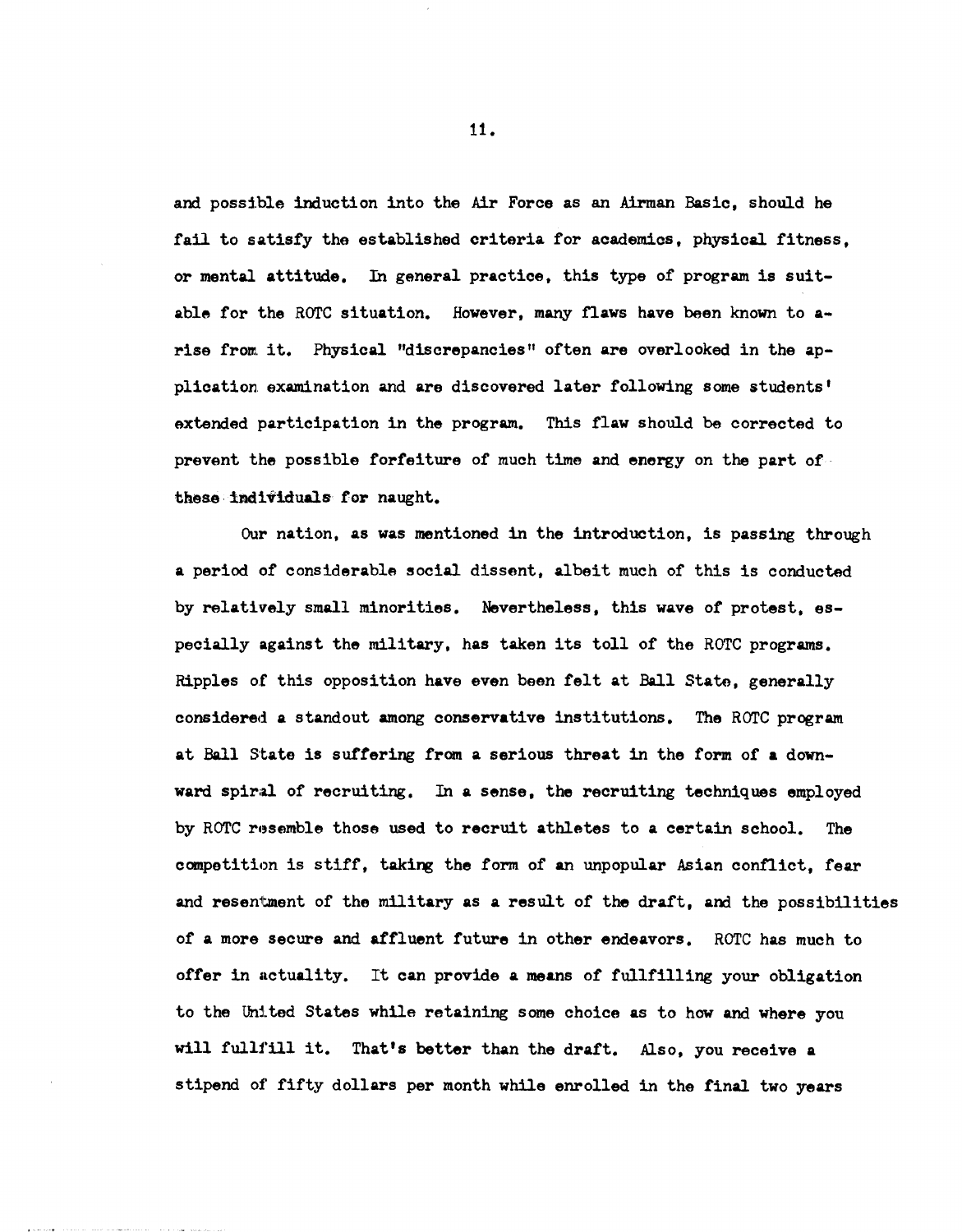of the ROTC program. A minor on the college level is also awarded for completion of the sequence at Ball State. Unfortunately, the fruits of the program are soured by the dissent of a few.

A result of this downward trend of enrollment in ROTC programs at Ball state and across the nation, has been the unfortunate lowering of the standards for admission. As in a spectator sport such as baseball, if the team is doing poorly, the price of the tickets is lowered. Sadly enough, the same is true of the ROTC program. With the military, Selective Service, and nation as a Whole in a state of flux, the brighter students are remaining aloof in most cases to observe what will develop. Consequently, those interested in joining the ROTC program are too often those who are not bright enough, strong enough. or ambitious enough to compete successfully with the rest of their counterparts. They fear the draft, so seek out a means to avoid such a possibility. The door to ROTC is open further now than ever before. yet less of value is walking through it. In fact. only five were recruited at all tor next year's academic class of Juniors. It leads one to wonder, if not the best, then maybe better none at all.

Having discussed admissions, background studies, and selective retention; let me now discuss structure and value of courses. In order to graduate from Ball State with certification for secondary teaching, it is necessary to take courses in not only one's prescribed major and minor fields of study, but also in education. Basically, this is an excellent idea. In practice, however, it falls far short of its intended goal of preparing a student to be a teacher upon his graduation from college. This curriculum is comprised of courses in general education, educational psychology, foundations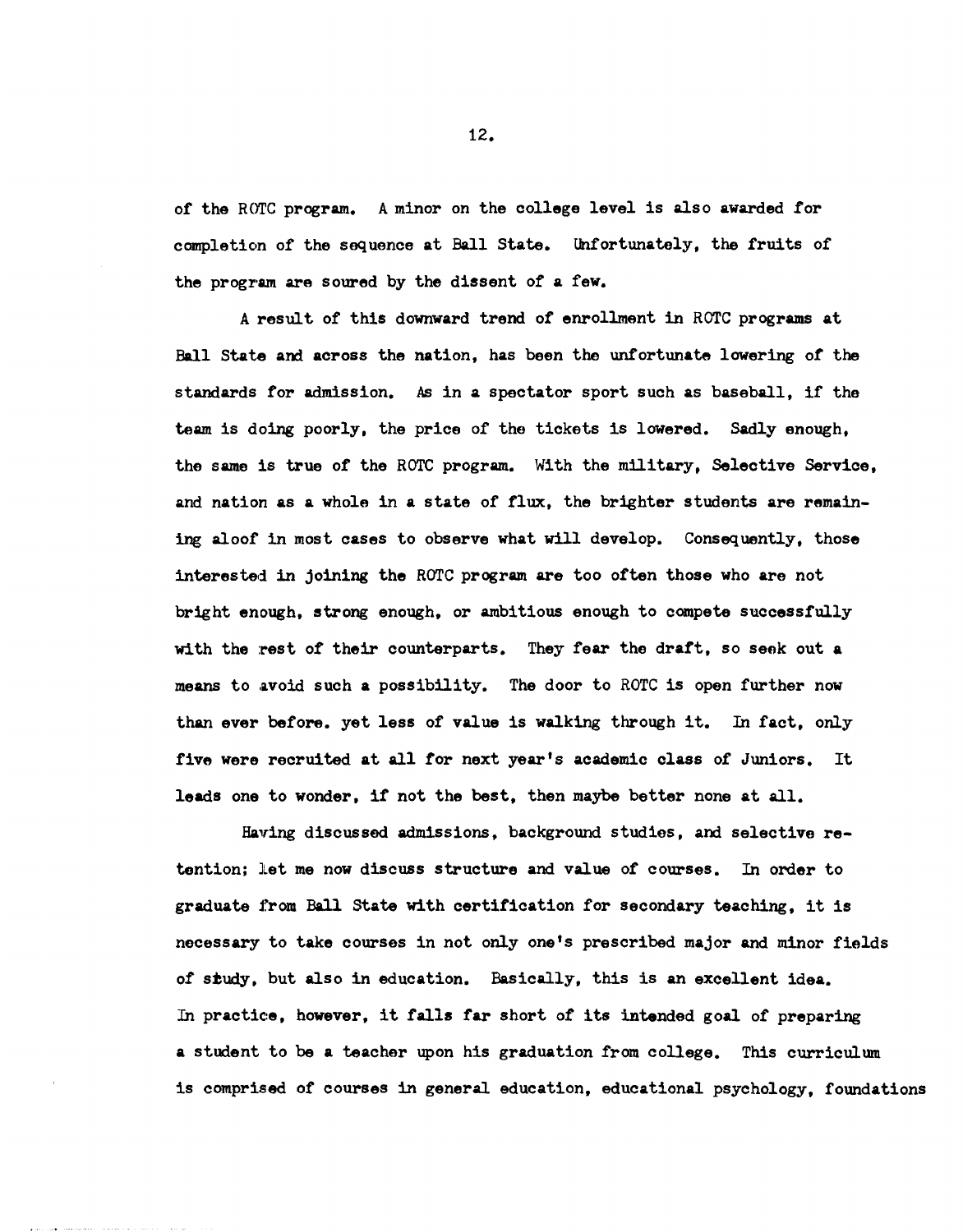and fundamentals of education, and secondary education experiences. The primary emphasis of these courses is theory. Theory is fine, except I have found from my student teaching experiences that it seldom works. The reason for this failure is that it is structured around an ideal; computerized type of student. The problems and challenges which confronted me in student teaching were vastly different from those discussed in any of my education classes. I had to rely on resourceful~ness rather than experience to cope with the situations against which I was pitted. Perhaps the word "experience" is the key to the problem. Participation in Burris could be an excellent program. However, it is hindered by too little participation on the part of the participants. This is understandable in light of the Burris' situation. Too many teachers could easily destroy the foundation for learning in a class which had been established by their predecessors. A further problem with the structure of the education courses at Ball State is those who teach them. Too otten the professor or instructor *ot* one of these courses has either never had experience teaching the age groups his course is concerned with; or he has been absent from actual teaching on that level so long that what he has to say may no longer be relevant - especially in the light *ot* today's changing youth. More observation and practical experience needs to be incorporated, and less theory and technical terminology. As I stated before, theory is fine; but as the old adage goes: "Experience is the best teacher.".

RO'l'C courses are otten termed by the more radical elements *ot* our society as being "genocidal studies". Perhaps few, if any, of these people have taken the time to actually study the syllabus and curriculum of the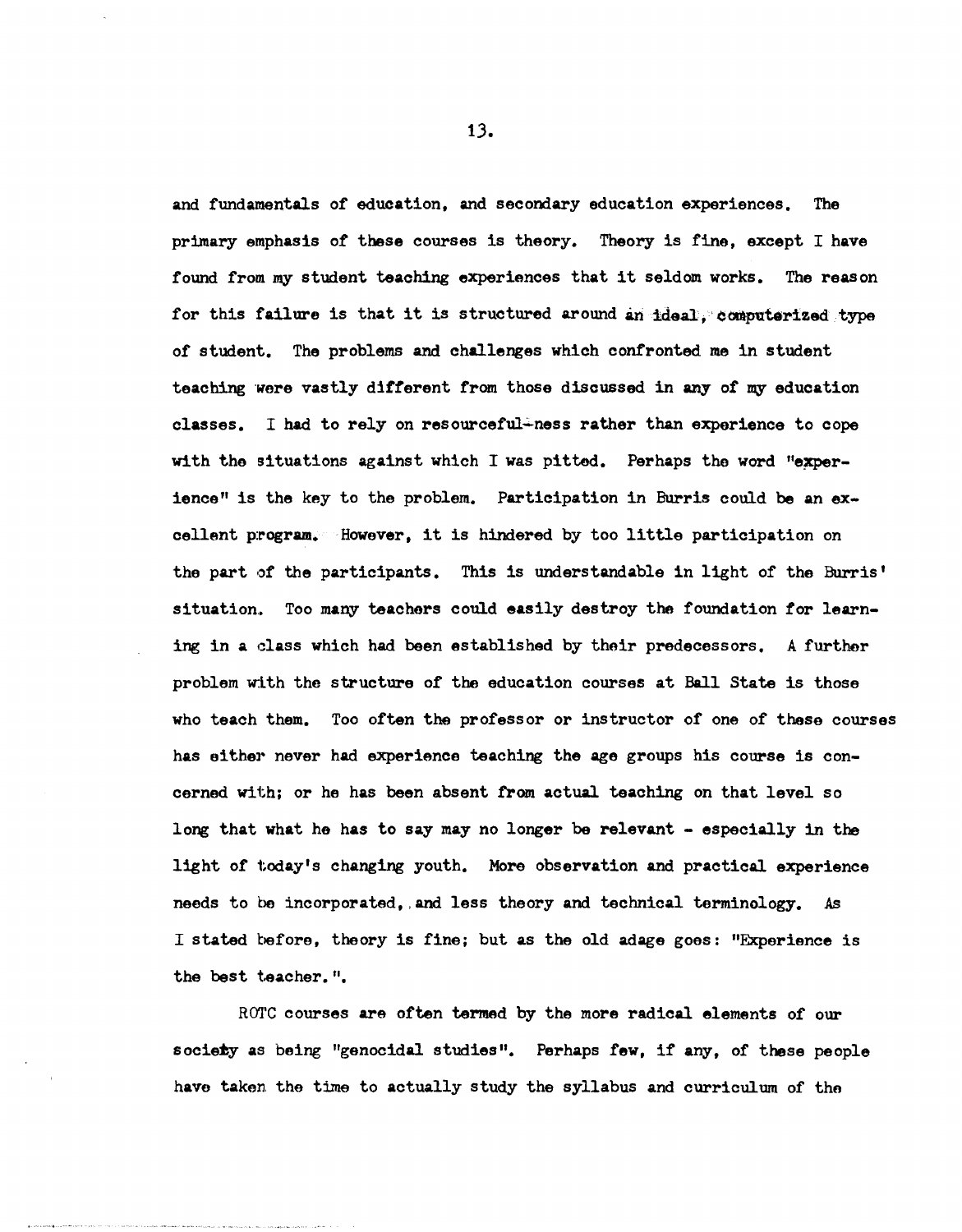of the ROTC program. Termed Aerospace Studies. ROTC actually covers a rather broad spectrum of topics. First course of the Junior level is concerned entirely with the history of aviation and aviators. The second course also is concerned with aviation, but more specifically with the founding, growth, and structure of the U.S. Air Force. The final course on the Junior level is more scientifically oriented, with emphasis on rocketry, astronomy, trajectories, and the United States' space effort - past, present, and projected. These courses are somewhat similar in nature to the University's general studies program. Courses on the Senior level become more specialized as regards the cadet's future service in the Air Force. The threeblock course of instruction deals with human relations, administrative and managerial techniques and functions, staff officer duties and responsibilities, ethics, case studies, cost effectiveness, mission accomplishment, and precommissioning briefings. Interspiced throughout the two-year course are also physical fitness and drill exercises, required participation in Corps Training . field trips, and numerous other participation-type functions. As an accredited minor field of study from Ball State, Aerospace Studies is virtually worthless as regards its value for landing a job in teaching, as it is a departmental minor. As regards its value to me otherwise, it is perhaps immeasurable. ROTC is a demanding course of study. It will take all you want to put into it and still ask for more. However, its rewards are many, varied, and often surprising. A large percentage of the value to be gleaned from ROTC is to be found not in the material as such, but more tn the way that material is presented. The vast majority of the daily lessons in ROTC classes are of the seminar type, with cadets being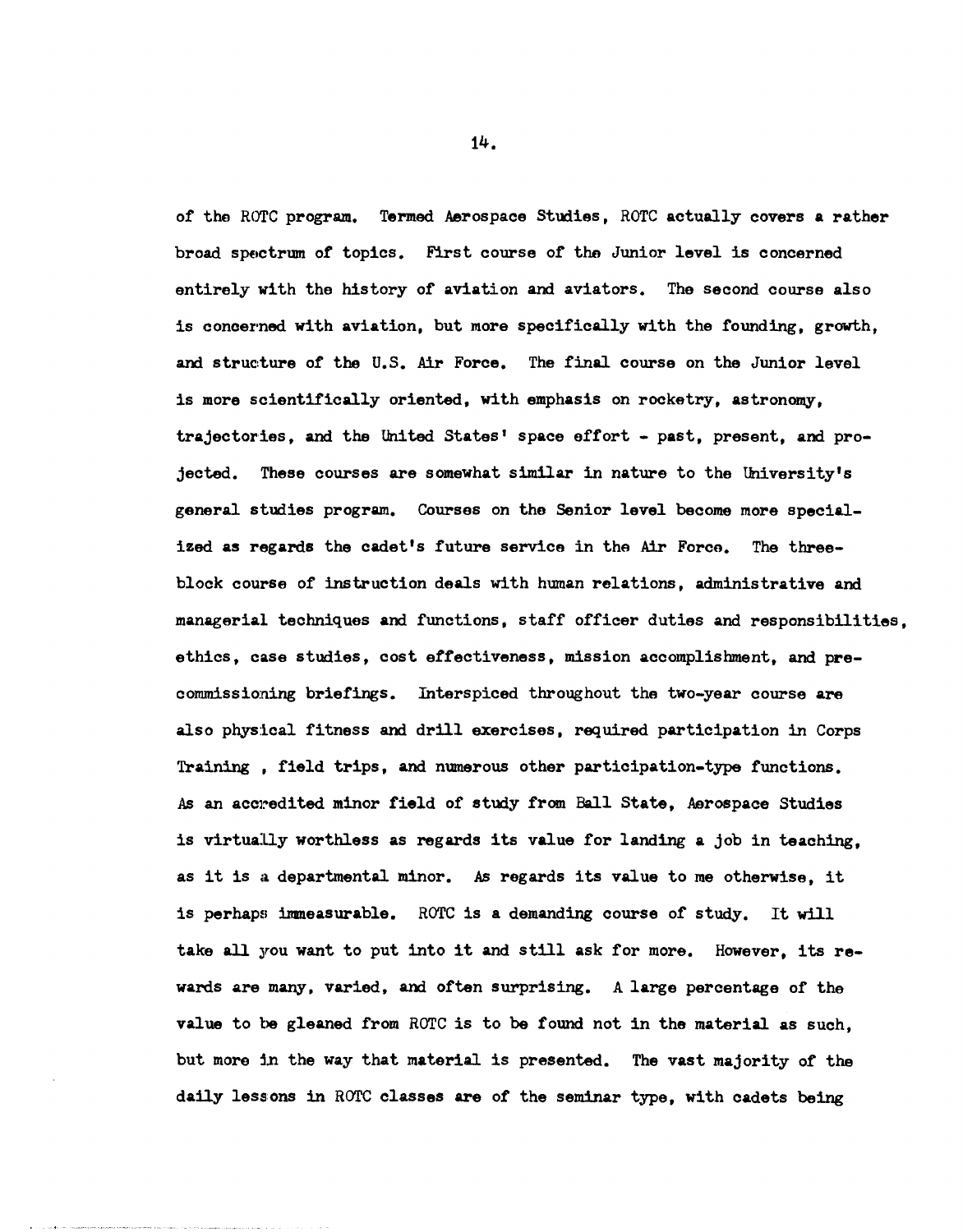responsible either individually or in pairs for daily coverage of assigned lessons. Several features of value are to be found in such an arrangement. First of all, the cadet responsible for the lesson is given the opportunity to improvise what method he desires to use in presenting it. This produces not only resourceful~ness in the individual; but also a sense of responsibility. Another valuable asset gained from such a technique is the leadership training involved in such an undertaking. This is something which seriously hinders beginning teachers in their first encounters with students. Leadership training such as is gained through class presentations in ROTC is a superior method of building the person's confidence. instilling poise, and enabling him to think and act upon his feet. other than the few brief encounters with classroom teaching in Participation, most studonts at Ball state receive no such training and. opportunities until they are assigned as student teachers. By then, however, it is often too late, and a learning experience may become more of a nightmare. I am extremely thankful for my experiences in the ROTC classroom situations. In all honesty I can say that they were of a greater, more practical aid to me than all of my education courses on the teaching curriculum. It was truly amazing to me that this should be so; especially in the light of all the derogatory comments popular today about the military and ROTC. I believe this excellently illustrates tho point I attempted to make before; theory is fine, but it is useless unless the practical knowledge of how to apply it is also there.

Concerning grades, both organizations, Ball State and the 230TH Detachment of Air Force ROTC use the same criteria for establishing grades -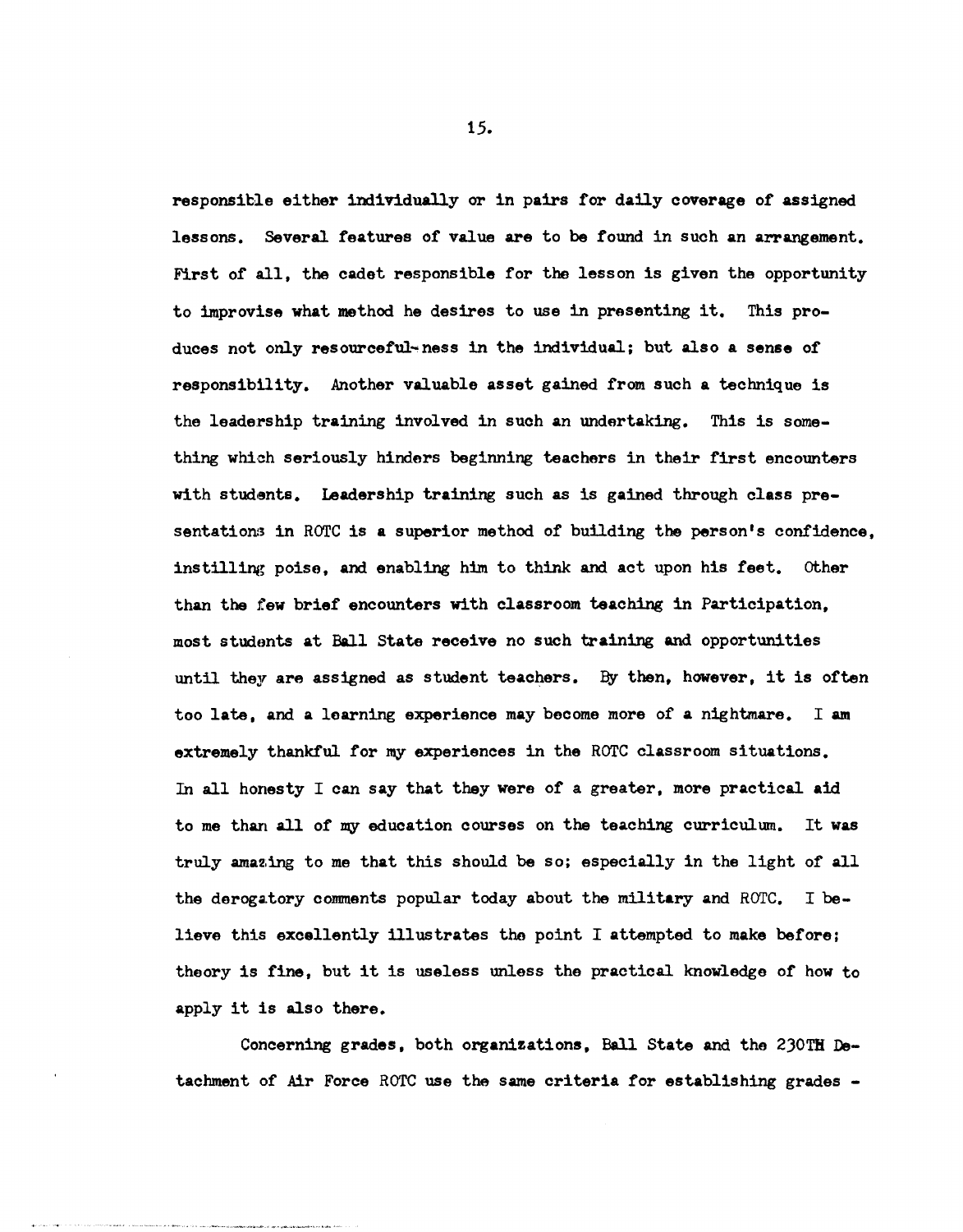the four point scale. Grades are computed for each at the close of an aoademic quarter. The University grade is a compilation of all the courses, including HOTC, which a student has taken at Ball State for that particular quarter. ROTC grades are determined by combining the student's class or academic grade at 80% with his Corps Training or activities grade at 20%. Whereas there is a pass-fail system for the University, ROTC, being a minor field of study, is not included on it.

Now let us compare the immediate future of a Ball State graduate going into teaching on the secondary level, and a Ball State graduate receiving h:is commission in the Air Force through the AFROTC program. Cbligations are important in any vocation, so I'll undertake a comparison of them first of all. In education, most teachers in Indiana teach five days or spend approximately forty hours per week in the school environment. A beginning teacher must also make plans to secure his Masters degree within five years following his assumption of teaching duties. A teacher is obligated to teach an average of nine months per year with a three month layover during the summer months; unless he will be teaching a summer school course. "Teachers are also obligated to chaperone various school functions, and are often requested to coach some team or supervise some organization in return for some minor payment. Most beginning teachers also have yet to fullfill their obligation to their country as regards military service.

A s:tudent who receives his commission through the Air Force ROTC program, such as at Ball State, will incur a four or five year tour of active duty with the U.S. Air Force, depending on whether he is a pilot prospect; in which case he will incur the latter. In the Air Force, he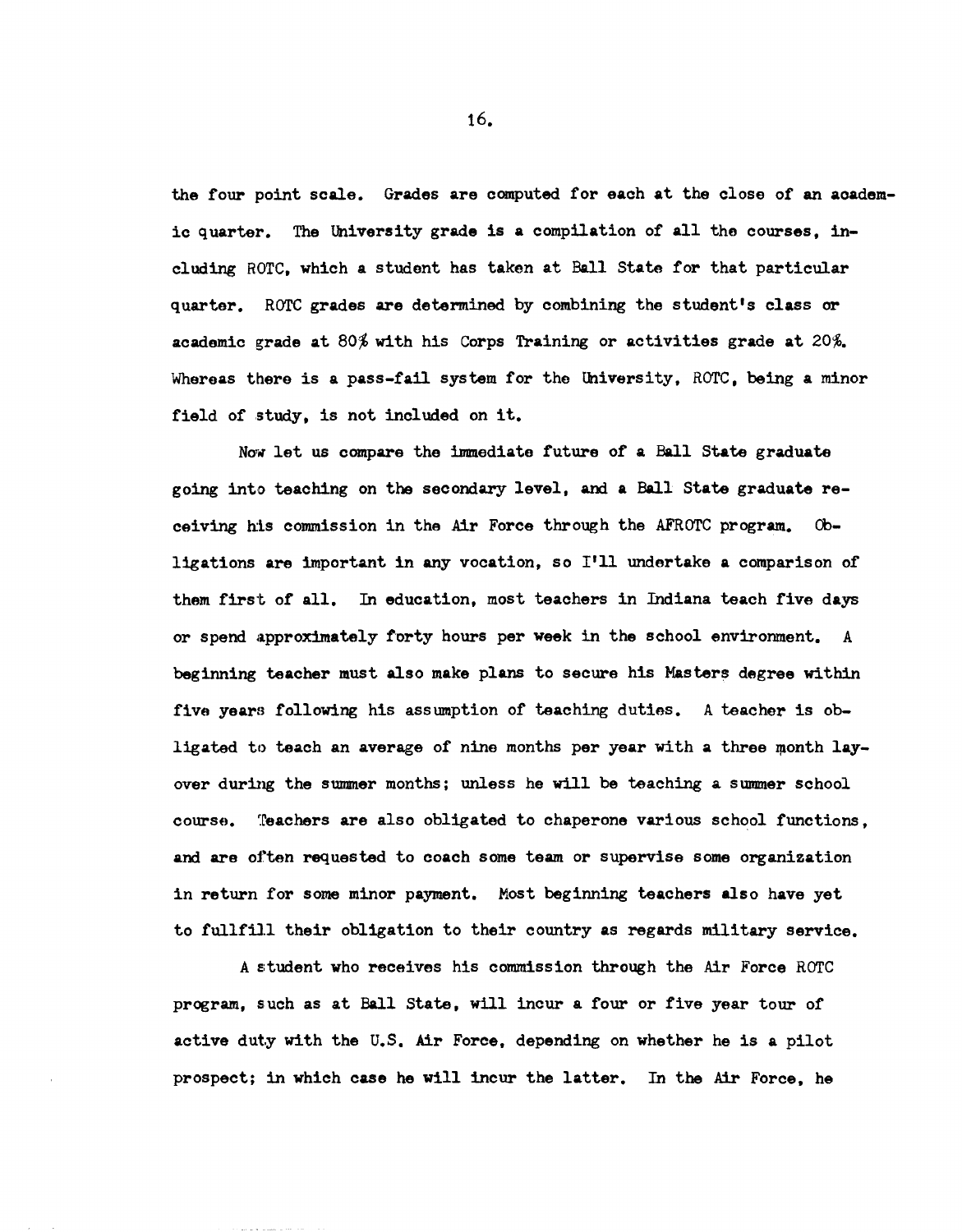would begin his military experience with the rank of 2nd Lieutenant. At the conclusion of his tour of active duty, he would become a member of the Reserves if he chooses ia civilian life, and will not be burdened with the thought of suddenly being drafted into the military at some unexpected moment. A 2nd Lieutenants financial rewards are also much greater than those of a drafted beginning teacher.

In the realm of finances. the similarities between first year teachers and 2nd Lieutenants is amazing. A first year teacher at the school where I recently completed my student teaching could expect to receive approximately 6.500 dollars for a contracted nine months of teaching. An unmarried, non-flying 2nd Lieutenant could in turn expect to receive approximately the same amount in pay and allowances over a twelve month period with thirty days paid vacation. The Lieutenant would also be eligible for the reduced prices at the Commissary and Base Exchange outlets, and special credit rates through Credit Union membership. He is assured of a job with regular promotions for at least four years; and in most cases, may receive excellent, free. ,medical and dental care. The travel opportunities of the Lieutenant outweigh those of most beginning teachers due to the special space-available military travel arrangements. All-in-all, the Lieutenant will outdo most beginning teachers as far as security of job, finances, and opportunities.

In the preceding pages I have moved from the general to the specific regarding the interrelationship of the military and education. I have given several examples on which I base my belief that there is a 'militaryeducational complex". I have ranged my examples from the nationwide scope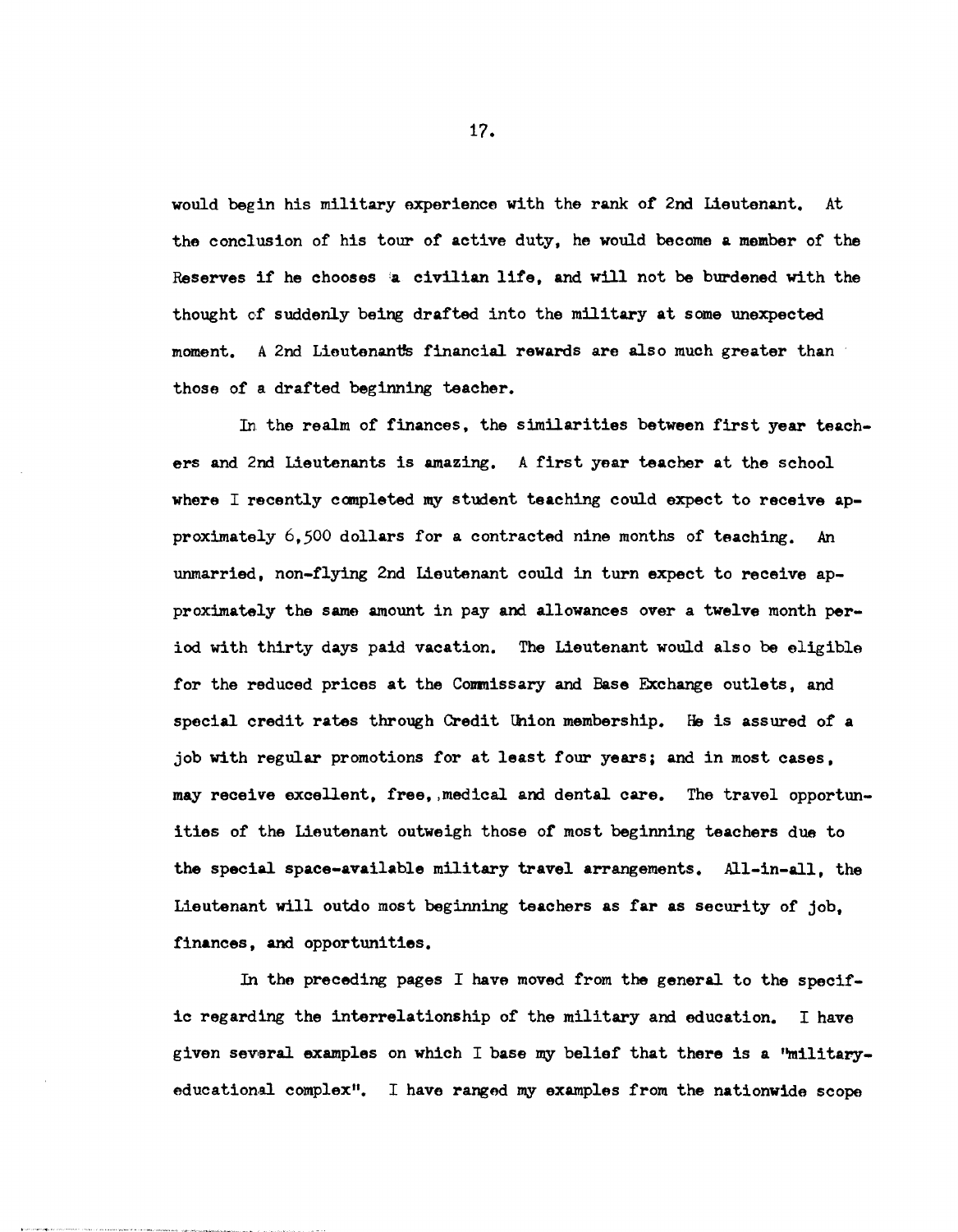of this tmion to specific examples of Ball State University's participation in it. From this, my point of departure has been toward a comparison of my experiences and observations both within the teaching curriculum of Ball State and the Air Force Reserve Officer Training Corps also at Ball State. I have endeavored to point out what I feel to be certain major flaws or weaknesses within each structure, and what led me to arrive at that opirlion. Even more specific, I have provided a comparison between the obligations, finances, and opportunities of first-year teachers and Air Force, 2nd Lieutenants. I have arrived at the decision that a 2nd Lieutenant has much more in his favor than is often thought.

The problem with a great many people today is their willingness to criticize and inability to suggest anything better. However, I am not in the least bit hesitant about making such suggestions. Initially I would suggest that everyone take the time to familiarize themselves with the joint means by which the military and education operate. In order to criticize anything, a working knowledge of its background should be considered essential. Those who condemn ROTC programs across the nation should attend one or more of the ROTC classes before calling them "genocidal studies". No sane person in the world wishes for war; peace is something every normal person seeks. War, however, is a realistic, if unfortunate, part of the culture of our planet. To ignore its existence and threat, and pretend it will go away by itself could easily lead to fatal results. Currently a large number of intelligent students seek to avoid service in the Armed Forces. This is unfortunate, for if our world ever hopos to ond the brutality of war; the brighter people are the ones who must lead us. What better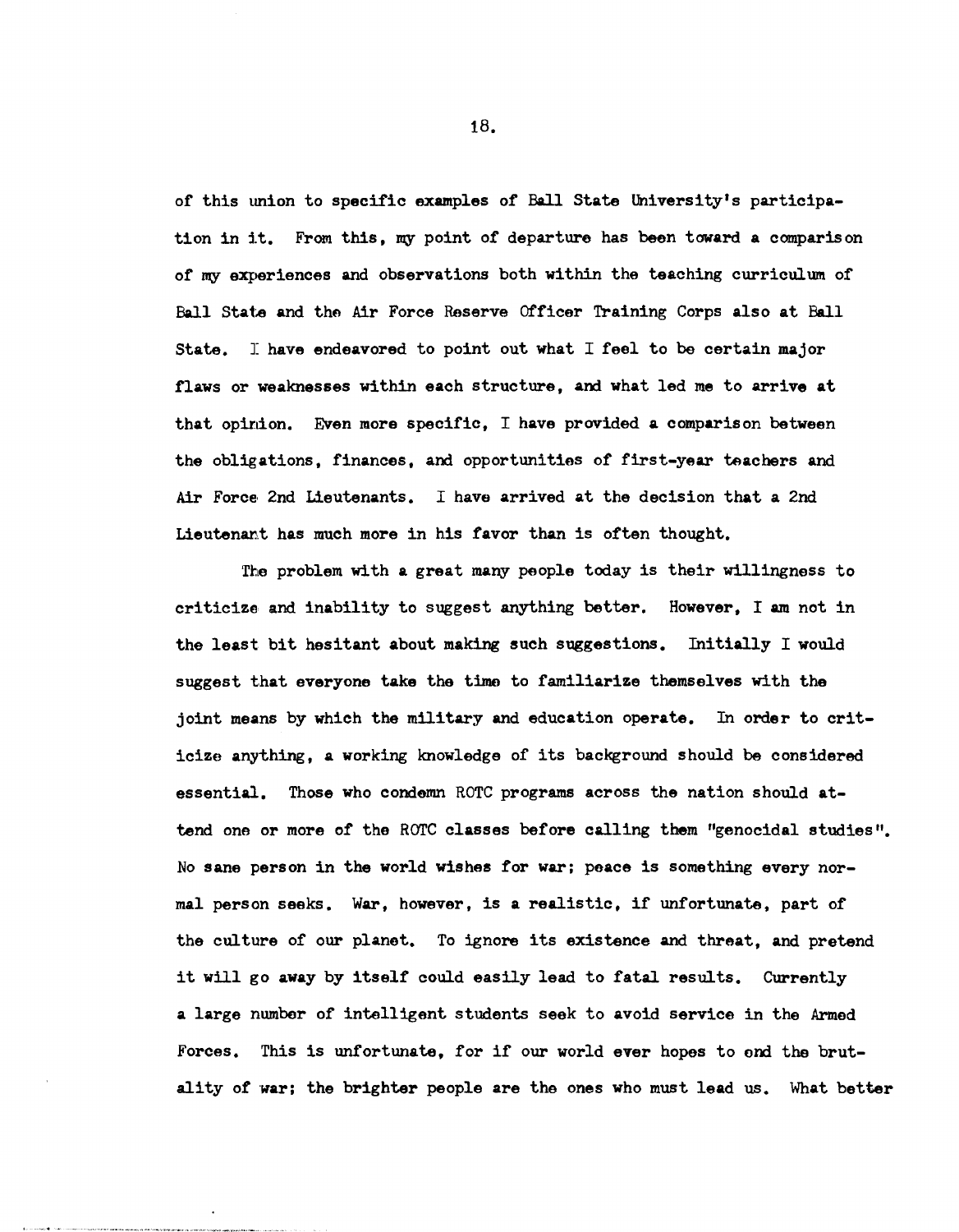way to work for a truly safe and lasting peace, than have the armies of the world staf'fed with intelligent, thoughtful, reasonable, and peace-loving people. College students who scream for peace should stop and ponder over this possibility, for this is somewhere they could truly contribute. Further, I would suggest that uniforms not be required for wear on campus by ROTC cadets. This wear of the uniform is unnecessary, for these cadets are first and primarily, students. students have no reason for wearing the uniform. if they are not on active duty within the Armed Forces. I would also suggest opening the ROTC classes to more students on a non-committal basis. I feel the increased exposure would be beneficial to both the program and those students involved. Yet another suggestion which I would present is that ROTC programs seriously consider which is ultimately more important - the length of a student's hair, or the quality of his thoughts.

With special emphasis on education now, I would strongly suggest a thorough reappraisal of the value and pertinence of education courses offered at Ball State University for the secondary level of teaching. I feel perhaps less theory and more practical application would benefit the students immensely. Another recommendation would be to have only the best professors who have had experience on the high school or junior high levels teaching these education courses. After all, what is taught here should find its way back to the classroom. Thus, the need for quality in these courses. I would also suggest more forethought be placed in the value of the general studies program for many students. In a great many cases. I would say it merely wastes their time and money.

I hope that by reading this paper you can appreciate my sentiments